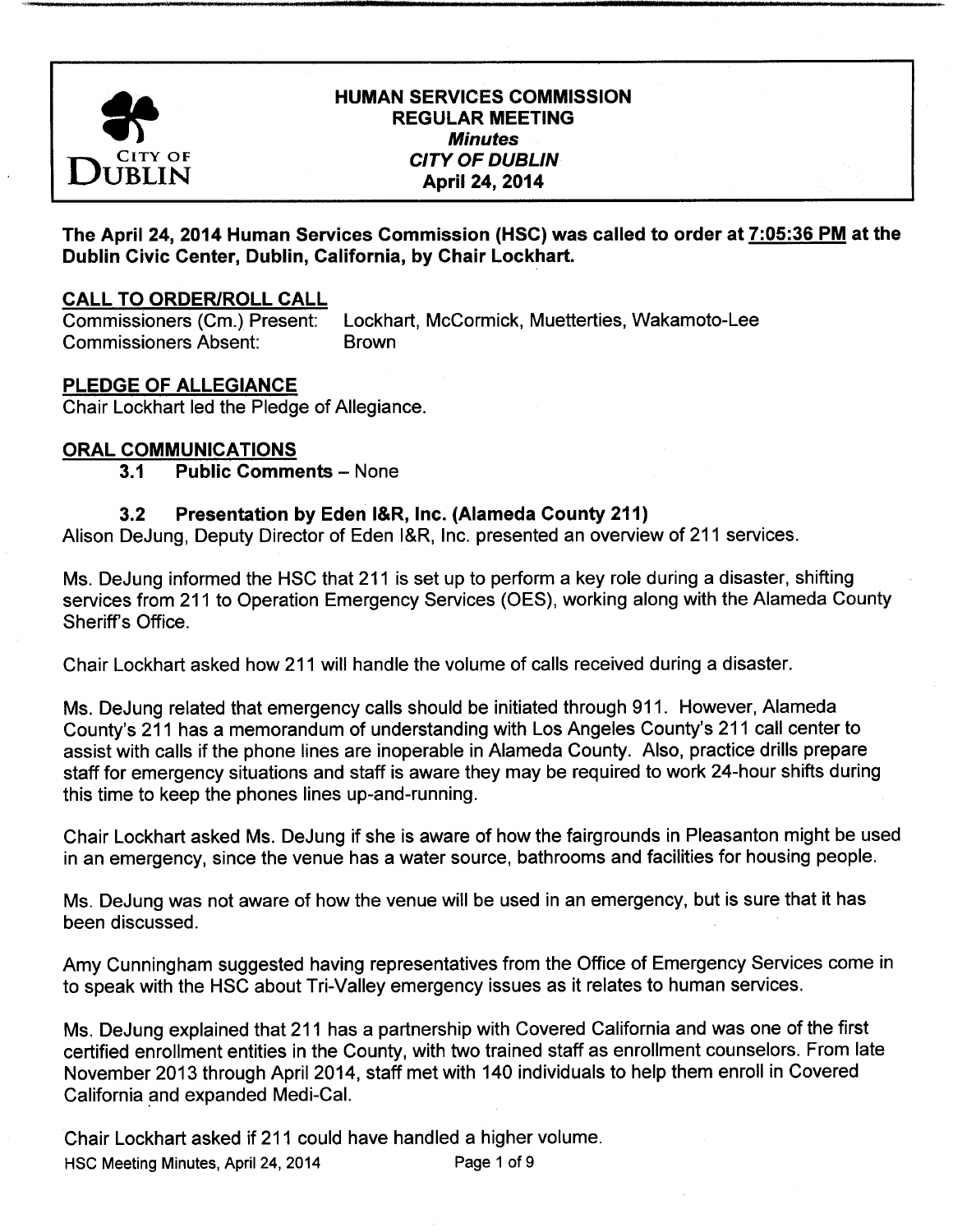Ms. DeJung explained that the amount of people assisted was the maximum 211 could have helped because reimbursement from Covered California was minimal and did not compensate for staff time. She further explained that it takes multiple appointments to get an individual enrolled, and as a result many individuals were referred to other agencies who could aid with enrollment.

Cm. Wakamoto- Lee asked if 211 had considered partnering with certified agents, who are willing to work pro-bono.

Ms. DeJung explained that no volunteers have been recruited.

Cm. Wakamoto- Lee mentioned that the next open enrollment is October 2014.

Ms. DeJung stated that she will be preparing a full analysis of the prior enrollment process to evaluate whether 211 will be participating in the next enrollment period.

Cm. Wakamoto- Lee suggested that 211 refer individuals to agents in close proximity who can provide free enrollment services.

Ms. DeJung agreed and explained that individuals are referred to other entities or to the Covered California website to search for local agencies.

Ms. Cunningham mentioned that Axis Community Health was very active in the Tri-Valley, helping individuals to enroll. They have staff available once <sup>a</sup> week at the Dublin Library to assist with enrollment.

Cm. McCormick asked what the budget is for 211.

Ms. DeJung responded that for fiscal year 2014, \$1.5 million is budgeted for 211 and \$1.9 million is budgeted for the agency with eight-five percent of the money funding staff salaries, explaining that the operation is very staff intensive.

At 7:31:30 Cm. Muetterties arrived at the HSC meeting.

Ms. Cunningham informed the HSC that she can provide them with the monthly statistics for 211.

The HSC agreed they would like to receive monthly statistics.

Chair Lockhart asked if 211 would like to make a presentation to the Dublin school board.

Ms. DeJung stated that presenting to the student services staff would be the ideal audience, since they interact directly with students and parents, and can provide awareness of the program.

Chair Lockhart advised that she can provide the information for Ms. DeJung.

Chair Lockhart asked how elderly callers or others who find it difficult to make multiple calls are assisted.

Ms. DeJung explained that the role of 211 is to provide referrals, but individuals are referred to agencies that provide case management. However, in many instances staff has made three-way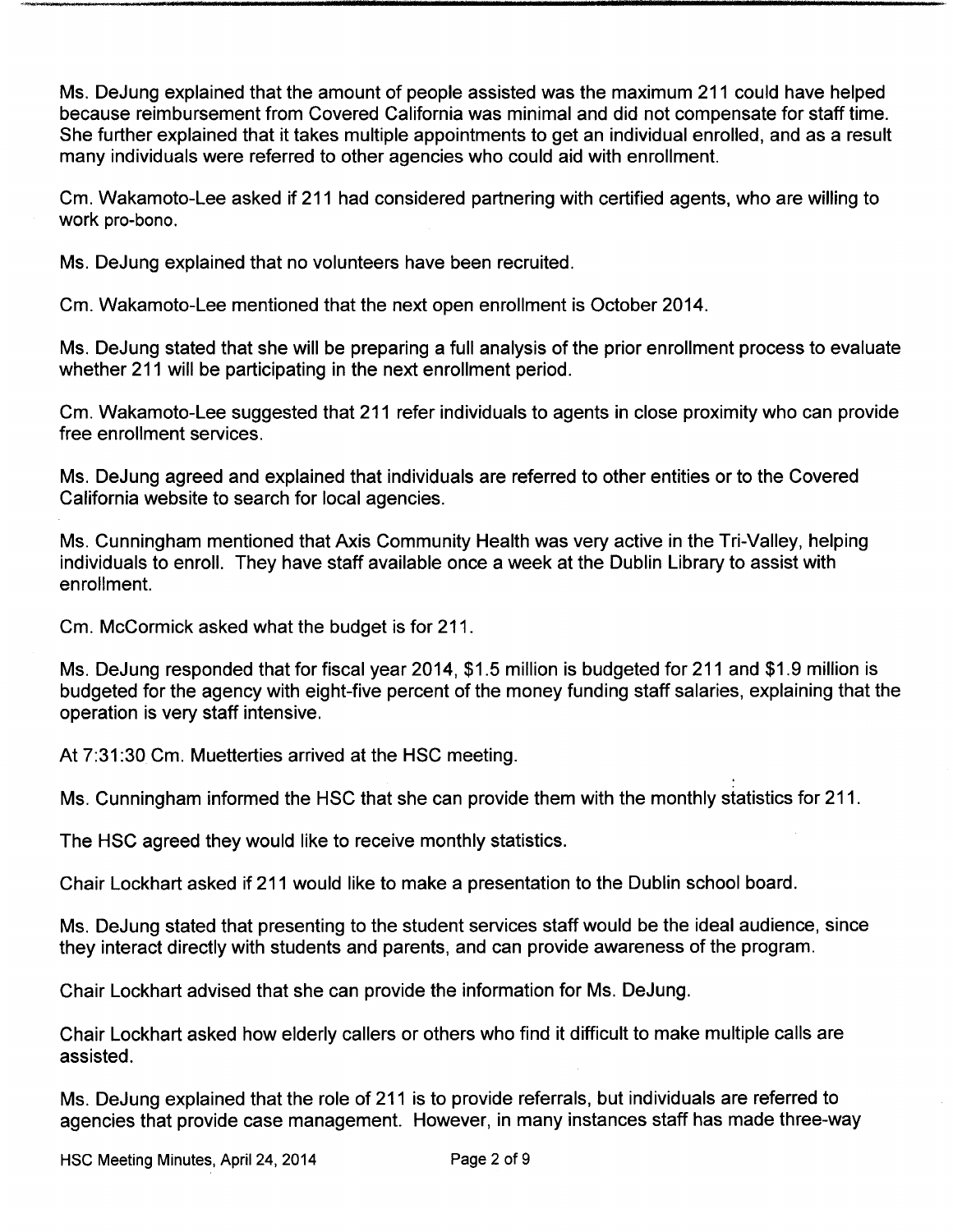calls or followed up with citizens to ensure help was provided. Additional outreach is made to a certain percentage of callers to verify their customer service experience and referral accuracy.

Chair Lockhart mentioned an up-and-coming transportation measure. If passed, Livermore Amador Valley Transit Authority, will pilot a program in Dublin that offers discounted bus passes to students in need. She asked if there is an organization that can provide assistance with this need.

Ms. DeJung stated that this is a frequent inquiry and that no resource is available for discounted bus passes for students. However, another role of 211 is to identify the gaps at the City and County level to inform organizations of any unmet needs.

Chair Lockhart believes the transportation measure is on the November ballot and can share this information with 211.

Ms. DeJung mentioned that 211 will follow up. She also stated that resources can be shared with 211 on the administrative telephone line at (510) 537-2710, extension 8.

Cm. McCormick asked about tenant rights resources.

Ms. DeJung explained that referrals are based on the type of tenant right and location of the caller.

Cm. McCormick clarified that there may be an issue in one of the affordable complexes in Dublin.

Ms. DeJung mentioned a couple of agencies that may be of assistance: Bay Area Legal Aid and Echo Housing, and then stated that a Resource Specialist at 211 is more familiar with the programs and can identify a specific agency to provide assistance.

Cm. Muetterties asked if there is a similar program in Contra Costa County.

Ms. DeJung stated yes, 211 is a national number and each county is responsible for organizing and funding the program.

### MINUTES OF PREVIOUS MEETINGS

#### 4. January 23, 2014

On a motion by Cm. McCormick and seconded by Cm. Wakamoto-Lee, on a vote of 4-0, the HSC unanimously approved the minutes of the January 23, 2014 meeting.

### WRITTEN COMMUNICATIONS — None

PUBLIC HEARING — None

### UNFINISHED BUSINESS — None

#### NEW BUSINESS

### 8.1 Review of City of Dublin Community Grants Program

Lynette Darensburg presented the review of the City of Dublin Community Grants Program as outlined in the Staff Report.

Ms. Darensburg asked the HSC for input on changes they would like to see in the grant guidelines.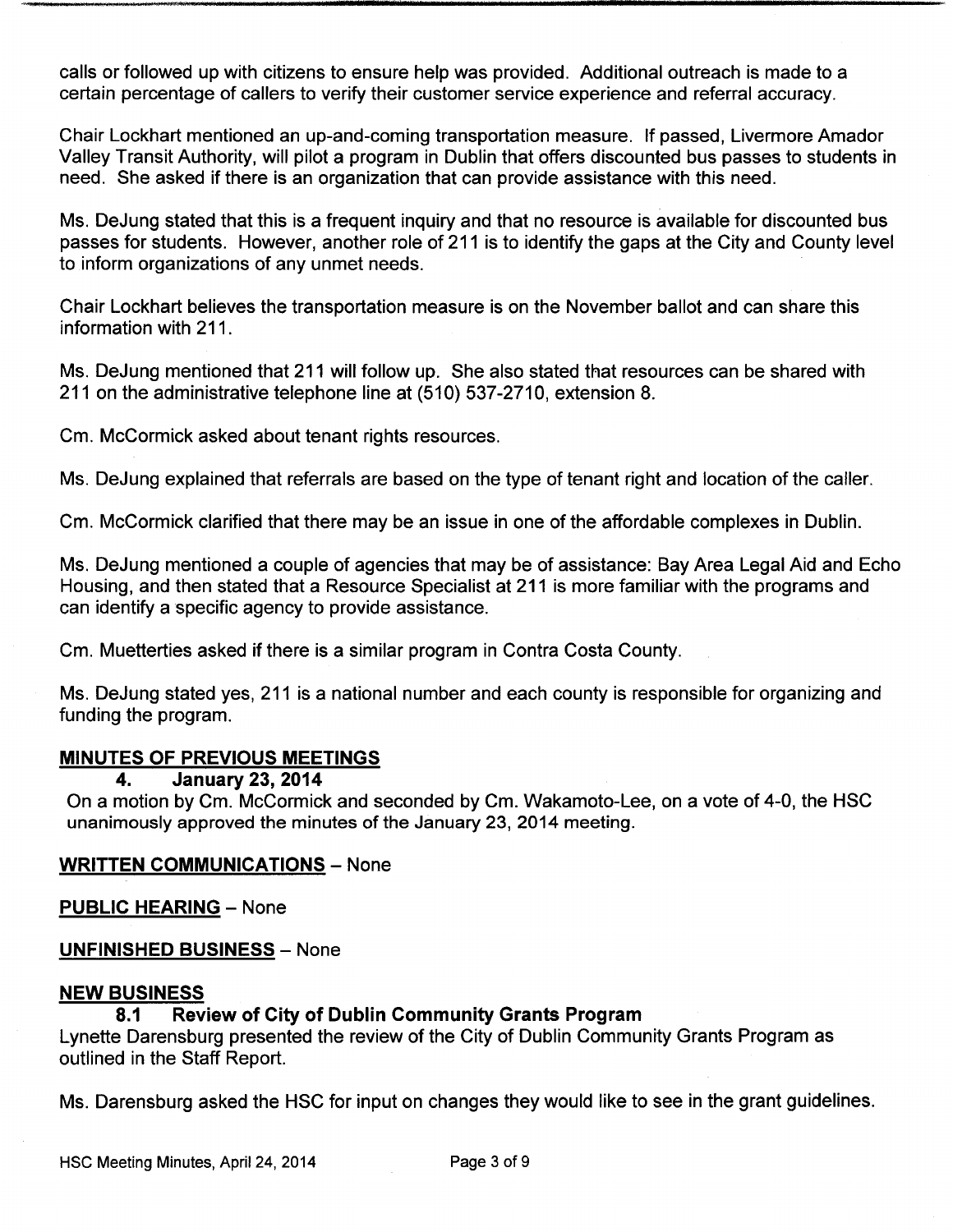Cm. McCormick stated that she would like a complete financial statement outlining the overall health of the organization, currently only a program budget is provided.

Ms. Cunningham clarified that if the organization is nationwide, like the Young Men's Christian Association, the organizational budget would be for the Tri-Valley chapter of the organization.

Cm. McCormick replied yes, that would be fine.

Chair Lockhart added that this will help the HSC better understand how the money granted will impact the organization as a whole and which organization would have a greater need for funding.

Chair Lockhart asked how the funding minimum of \$3,500 was determined.

Ms. Cunningham explained that the minimum and maximum funding limits were determined in two ways: 1. Reviewing the historical funding averages and; 2. Making the parameters consistent with all three funding programs: Community Support Grant, Housing In- Lieu and Community Development Block Grant (CDBG). The CDBG portion requires onerous administrative requirements and \$3,500 was determined to be appropriate in view of the amount of grant administration required, however 5, 000 might be a more fitting minimum level now.

All the HSC agreed that \$3, 500 is an acceptable minimum for grant funding.

Ms. Cunningham stated that the HSC have the option to recommend an amount less than \$3,500 to the City Council as an exception, however to apply for grant funding the organization would need to request a minimum of \$3,500.

Cm. McCormick asked for a list of the local board of directors for the applicant organizations.

Ms. Cunningham stated that the list of the board of directors is submitted by the applicant and can be added to the application packets, next fiscal year.

Cm. Wakamoto-Lee asked if the grant applicants are surveyed for their opinion of the grant application process.

Ms. Cunningham responded yes; the most recent survey was completed after the implementation of Zoomgrants. She then stated that now that the HSC is established, next year may be an appropriate time to invite feedback from the grant applicants through another community meeting.

Ms. Cunningham stated that Vice Chair (Vc.) Brown submitted comments regarding the grant process by email, since he is unable to attend in person. Vc. Brown felt the term "unduplicated" needed to be defined more specifically when used to describe clients or persons who are receiving services. Ms. Cunningham mentioned that unduplicated is a CDBG term and is a required question on the application. Upon discussion, the HSC agreed with Ms. Cunningham's suggestion that unduplicated could be defined in parenthesis to clarify what is meant (serving clients one time).

Ms. Darensburg initiated the discussion of the grant application questions and asked the HSC if they had any feedback:

Cm. McCormick stated that she appreciated the questions and presentations and stated they are a great guide in providing an overall picture of the organization.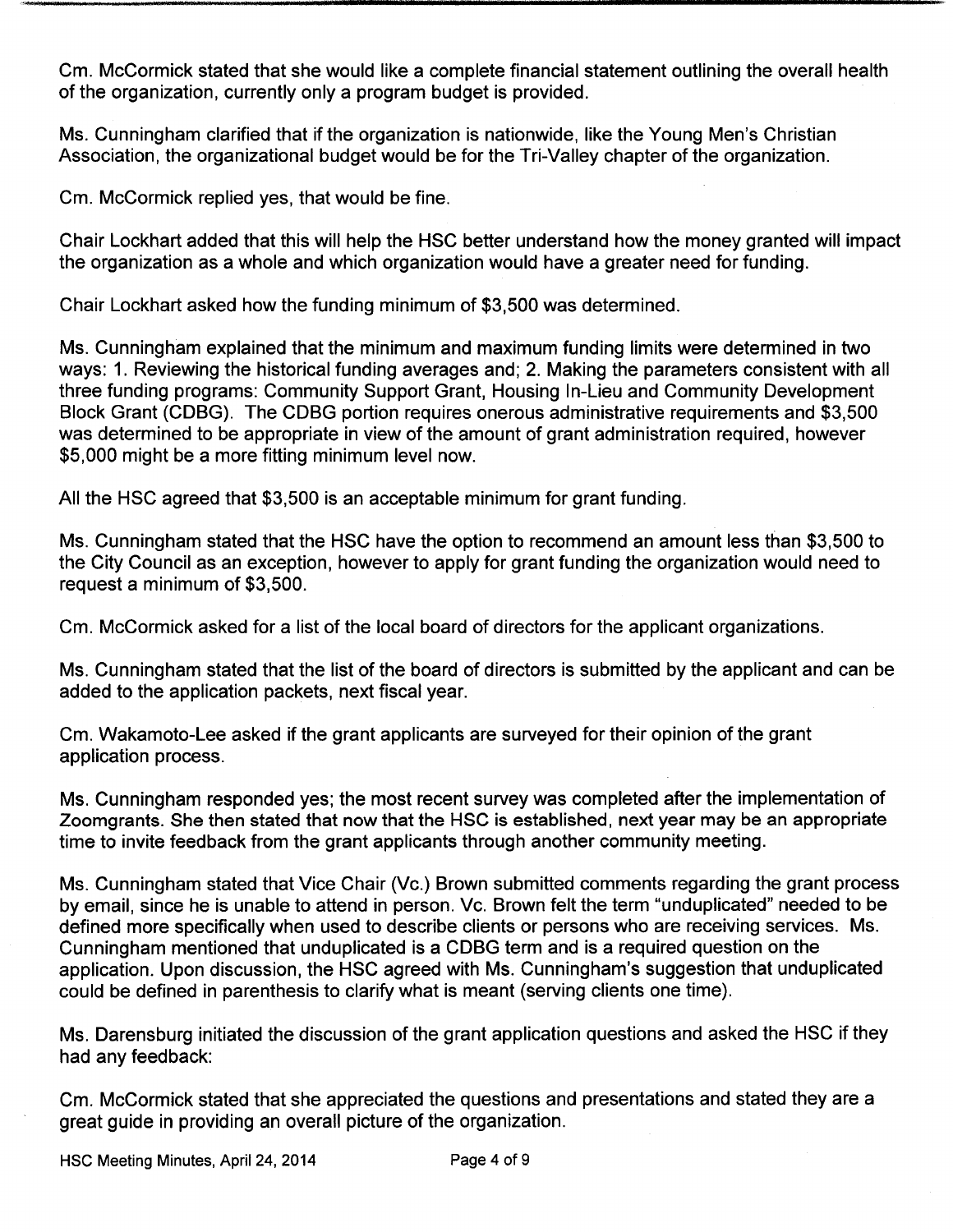Ms. Cunningham added Vc. Brown's comments that fiscal year should be clarified for question 22; Does your agency anticipate having any unspent grant funds at the end of the fiscal year?" And then asked if the HSC felt the question was ambiguous and needed explanation.

After discussion, the HSC agreed to change fiscal year to grant year.

Ms. Cunningham mentioned Vc. Brown's additional comment to delete questions 28, 29, and 30, which refer to the City of Dublin's mission, vision and values, because the questions do not seem relevant to the requestor. Ms. Cunningham then explained that the questions were added to ensure that grant funding focuses on City Council priorities, but that it may be applicable to have a more broad perspective, instead of looking so closely at the strategies.

After a discussion, the HSC agreed to remove question 30 pertaining to strategies, because a program does not always fall in line with a particular strategy, and to leave questions 28 and 29 regarding the City's vision, mission and values.

Ms. Cunningham confirmed that the HSC wants to ask the City Council to remove question 30 from the grant application questions.

The HSC agreed.

Cm. McCormick asked if question 27 was also up for discussion.

Ms. Cunningham explained that question 27 would need to remain because it is a CDBG required question.

Chair Lockhart asked if the Davis- Bacon/Fair Labor Standards Act would also apply to a local project that has a capital component.

Ms. Darensburg explained that the use of municipal funds for a local project would fall under prevailing wage.

Chair Lockhart asked if an organization, such as Kaleidoscope, who is getting volunteer labor to put in a play area, and needs funding for materials, would fall under prevailing wage.

Ms. Darensburg explained that materials and volunteer help do not fall under prevailing wage, but hiring labor does.

Ms. Darensburg next reviewed the rating criteria with the HSC and opened it up for discussion.

Ms. Cunningham stated that Vc. Brown questioned whether it is a useful tool to differentiate between grant requests. Ms. Cunningham went on to explain that it does help to see how the applicant is qualifying in multiple areas and if they have met prior grant requirements by submitting annual and quarterly reports, showing accountability.

The HSC had no questions regarding the rating criteria.

Ms. Darensburg discussed the recommendation process and asked the HSC for feedback to make the process more seamless.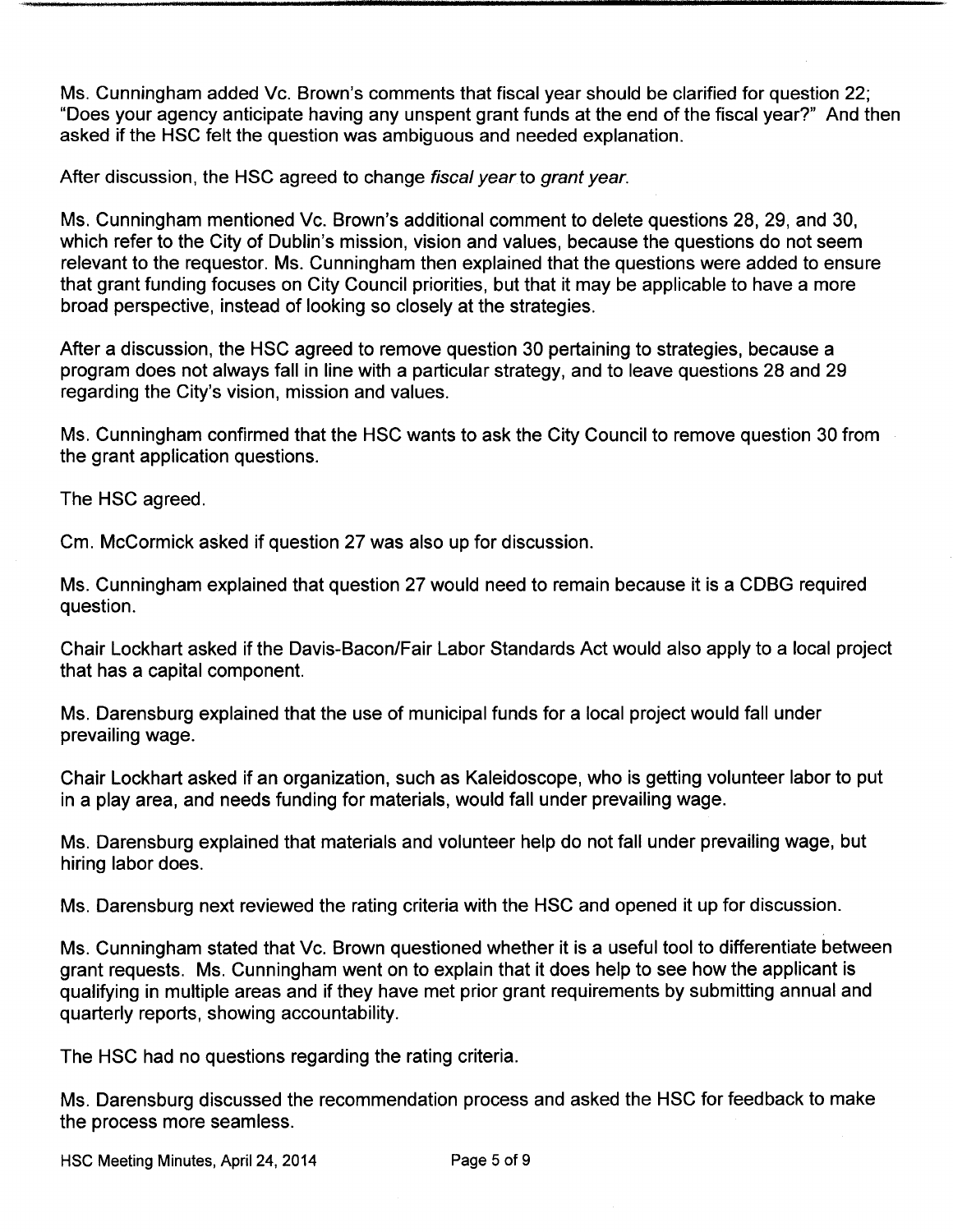The HSC all agreed the recommendation process and rating criteria in Zoomgrants was extremely helpful in providing pertinent information.

Cm. McCormick would like to see a change to the way the HSC handles the funding deliberations.

The HSC agreed the funding deliberations should be conducted in public view, but would like a more structured feel with less debating in the public arena.

Ms. Cunningham suggested taking a break after the presentations and giving the HSC time to fill in funding recommendations individually on a spreadsheet, and then Staff could display the HSC recommendations as a group in public view and then begin funding deliberations.

The HSC agreed that this is a good solution.

Ms. Cunningham stated that Staff can also look to see how other agencies handle the process and provide suggestions. She also clarified with the HSC that it is preferential to make funding recommendations during the same meeting as the applicant presentations.

The HSC agreed they would like to make funding recommendations during the same meeting as the applicant presentations.

Ms. Cunningham stated that a worksheet to note funding recommendations will be given to the HSC before the Community Grants meeting next year. This will assist Commissioners with making preliminary funding recommendations prior to the meeting and provide an opportunity for Commissioners to modify their recommendations once they have heard the applicant presentations.

Chair Lockhart asked for an update on the Parks and Community Services Department's work with their Commissions to establish a budget and grant process recommendation for funding of cultural arts programs.

Ms. Cunningham stated that she would report the findings to the HSC. Additionally, the budget hearing to finalize the Community Grant awards will be on May 20, 2014.

### 8.2 HSC Proposed Mission and Vision Statements

Ms. Cunningham presented the HSC proposed mission and vision statements as outlined in the staff report.

Chair Lockhart wanted to clarify that when the mission statement addresses human service needs, if the human services needs should be defined.

Ms. Cunningham stated that the needs are identified in the needs assessment.

Chair Lockhart suggested the mission statement indicate the needs assessment.

Cm. Wakamoto-Lee stated that since the needs continuously evolve, to modify the statement to read the current needs assessment.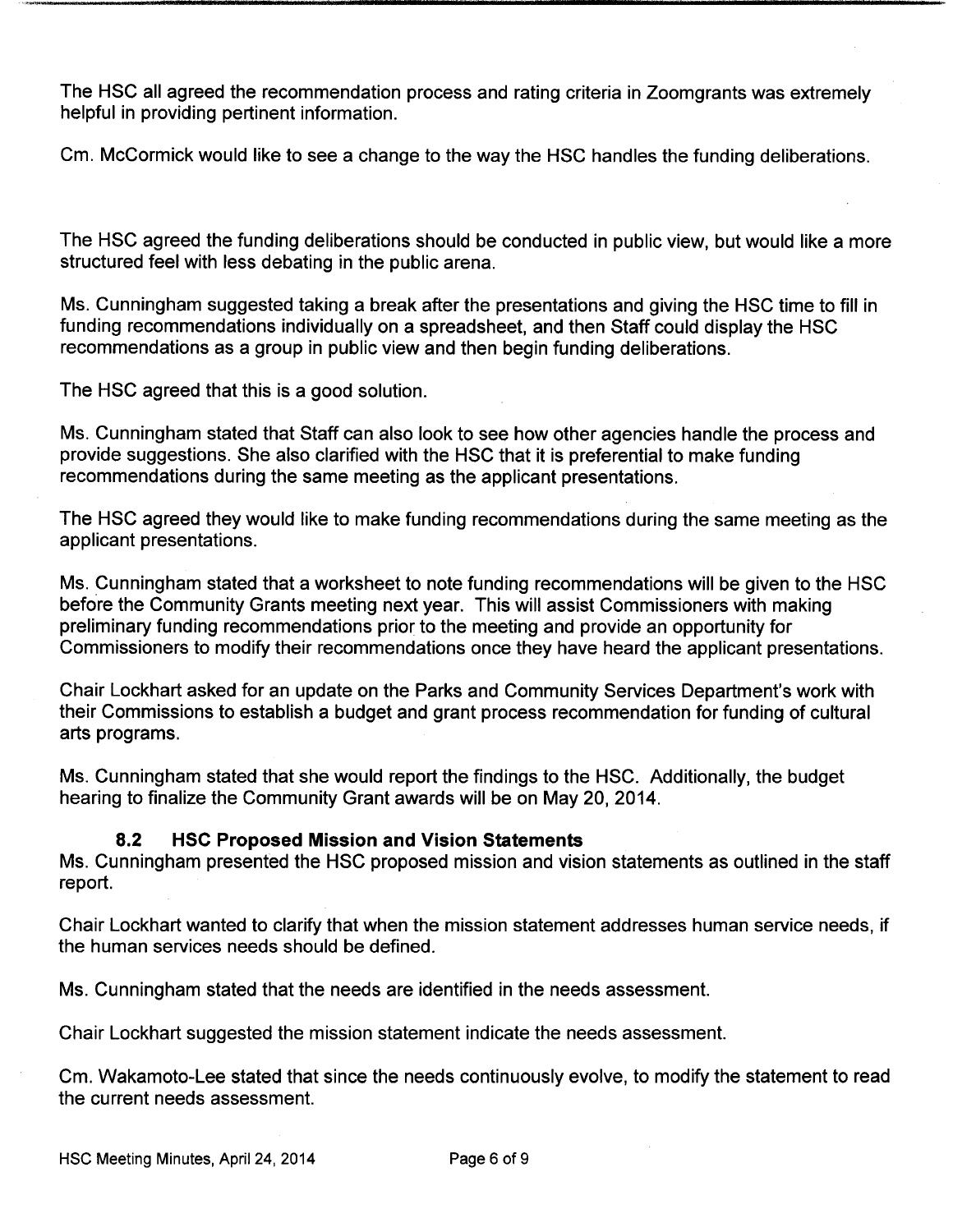Ms. Cunningham suggested adopted needs assessment.

Ms. Darensburg shared Vc. Brown's proposed mission statement: The City of Dublin Human Services Commission will review, evaluate and recommend human services which serve the needs of Dublin residents and of the Tri-Valley.

Chair Lockhart stated that the focus should be on the gaps outlined in an adopted document, otherwise the interpretation of human service needs will be too broad.

Cm. Wakamoto- Lee suggested leaving " collaboration" and removing "with others," due to redundancy.

Ms. Cunningham restated the new mission statement as proposed by the HSC: The City of Dublin Human Services Commission is dedicated to outreach, education, and collaboration to address the community's human service needs as represented in the adopted needs assessment.

The HSC now discussed the proposed vision statement.

Cm. Wakamoto-Lee noted that human service needs is stated eight times and suggested removing the duplications, when it makes sense to do so.

Ms. Darensburg suggested making the vision statement consistent with the mission statement by changing Eastern Alameda County Human Services Needs Assessment to the adopted needs assessment.

Cm. Wakamoto-Lee stated that she would like the word "awareness" in the mission statement, since community awareness relates not just to needs, but services available; this helps the other part of the community who become aware of the opportunity to volunteer.

Cm. McCormick noted that the word "outreach" only appears in the mission statement and asked if it should also be in the vision statement. She stated the word "responsive" or the idea that the HSC responds and is a forum for the public to voice needs, should be represented in the vision statement.

After discussion the HSC decided to add the word "advocates" to the first sentence.

Ms. Cunningham restated the new vision statement as proposed by the HSC:

The Human Services Commission seeks solutions to the needs identified in the adopted needs assessment. The Commission will make recommendations to the Council on priorities for efforts that are consistent with the City Council's adopted mission, vision and values.

The Commission evaluates, encourages and advocates for the provision of human services in the community by making recommendations for organizational grant funding, educating residents on human services needs and promoting available services, supporting citizen awareness, engagement and volunteerism in addressing human service needs, and by collaborating with neighboring cities on regional human services solutions.

Ms. Cunningham stated that Vc. Brown has an additional suggestion to broaden the Bylaws. She clarified that the Bylaw attachment is an excerpt and not the full Bylaws.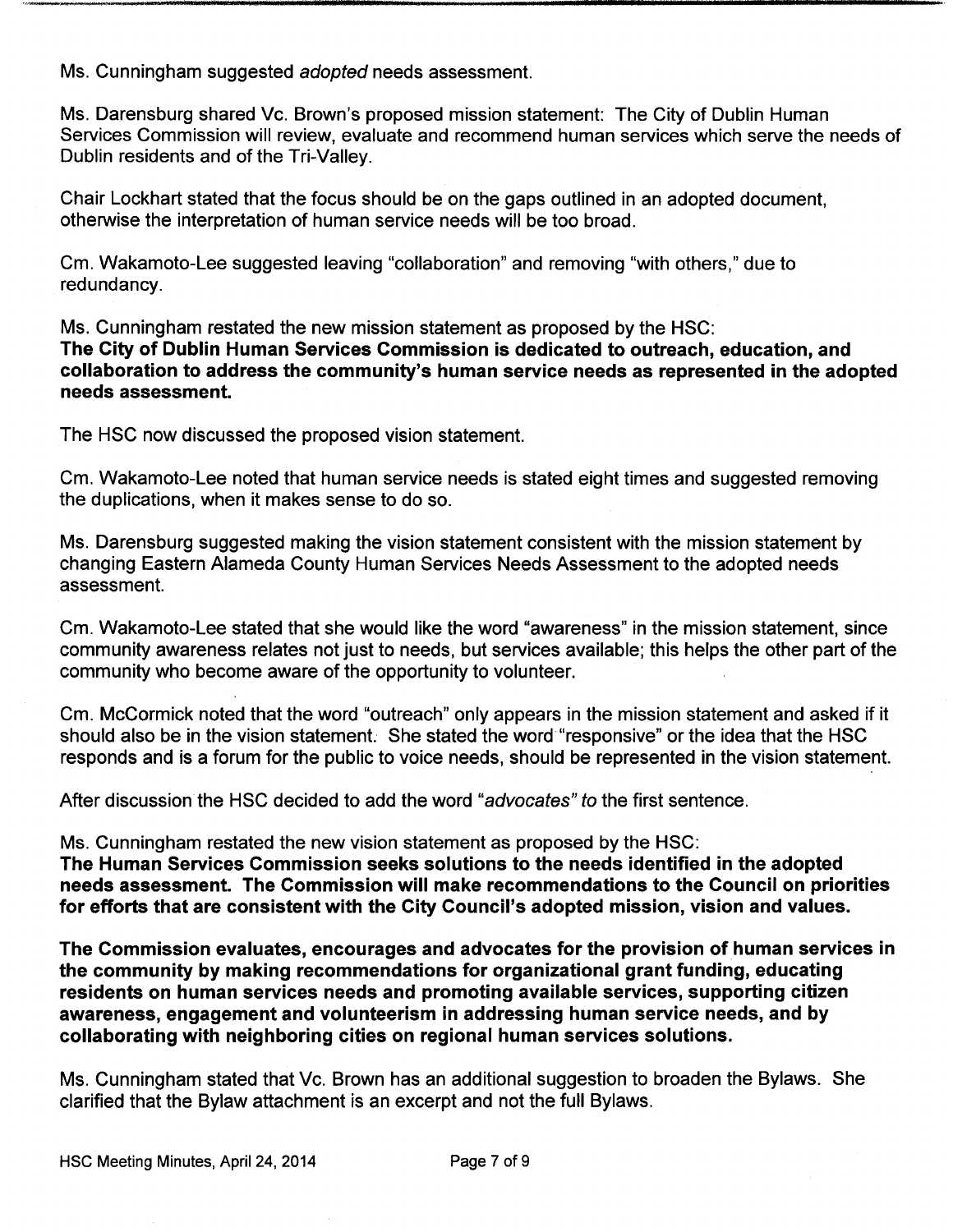Next, Ms. Cunningham explained that the language statements for the vision and mission statement will be presented to the City Council for adoption and that she will advise the HSC of the meeting date prior to adoption.

Chair Lockhart suggested developing work goals to focus on future issues and feels that this effort may encourage the public to attend the HSC meetings, being aware in advance, of future topics of discussion.

Ms. Cunningham stated that a joint HSC meeting with Pleasanton and Livermore is tentatively scheduled for June 10, 2014, being hosted by the City of Dublin.

8.3 City of Dublin Below Market Rate (BMR) Rental Monitoring Report Ms. Darensburg presented the BMR Rental Monitoring Report as outlined in the Staff Report.

Chair Lockhart asked about the minor issues found in the BMR rental monitoring.

Ms. Darensburg responded that there were two issues: 1. Overcrowding: a one bedroom unit was occupied by three people, with an allowable maximum of two persons per bedroom. And stated that the tenants will not be evicted, however the apartment community was made aware of the standard; 2. A tenant renting an affordable unit also owned property, which conflicts with the City's Inclusionary Guidelines.

Cm. McCormick commented on The Groves, senior community, stating that she is hearing complaints about grandparents keeping grandchildren for weeks at a time and that some of the people living there are under the age of 40.

Ms. Darensburg replied that as long as one person is at least 55 years of age, a second person living in the household can be 45 years old or so.

Ms. Cunningham shared with the Commission a Housing and Human Services Division event scheduled for May 14, 2014, a Senior Resource Open House, to be held at the Dublin Senior Center. Outreach efforts have included a direct mailing to all units within the affordable senior communities and the distribution of marketing materials to the property management of all the apartment communities that have BMR units with the intent to capture seniors in all affordable communities.

Ms. Darensburg confirmed the organizations that will be at the Senior Resource Open House: Echo Housing, Meals on Wheels, Senior Support, Open Heart Kitchen, HICAP ( Medicare) and Social Security Administration.

Chair Lockhart asked if transportation will be provided.

Ms. Darensburg confirmed that transportation will be provided for The Grove's community and Carlow Court senior community and that the event is from 10: 30 AM - 1: 30 PM.

Chair Lockhart asked if The Groves provides van service on a regular basis.

Ms. Darensburg confirmed that The Groves does provide transportation five days per week.

# 9. OTHER BUSINESS

Ms. Cunningham announced current events going on that are related to the HSC: